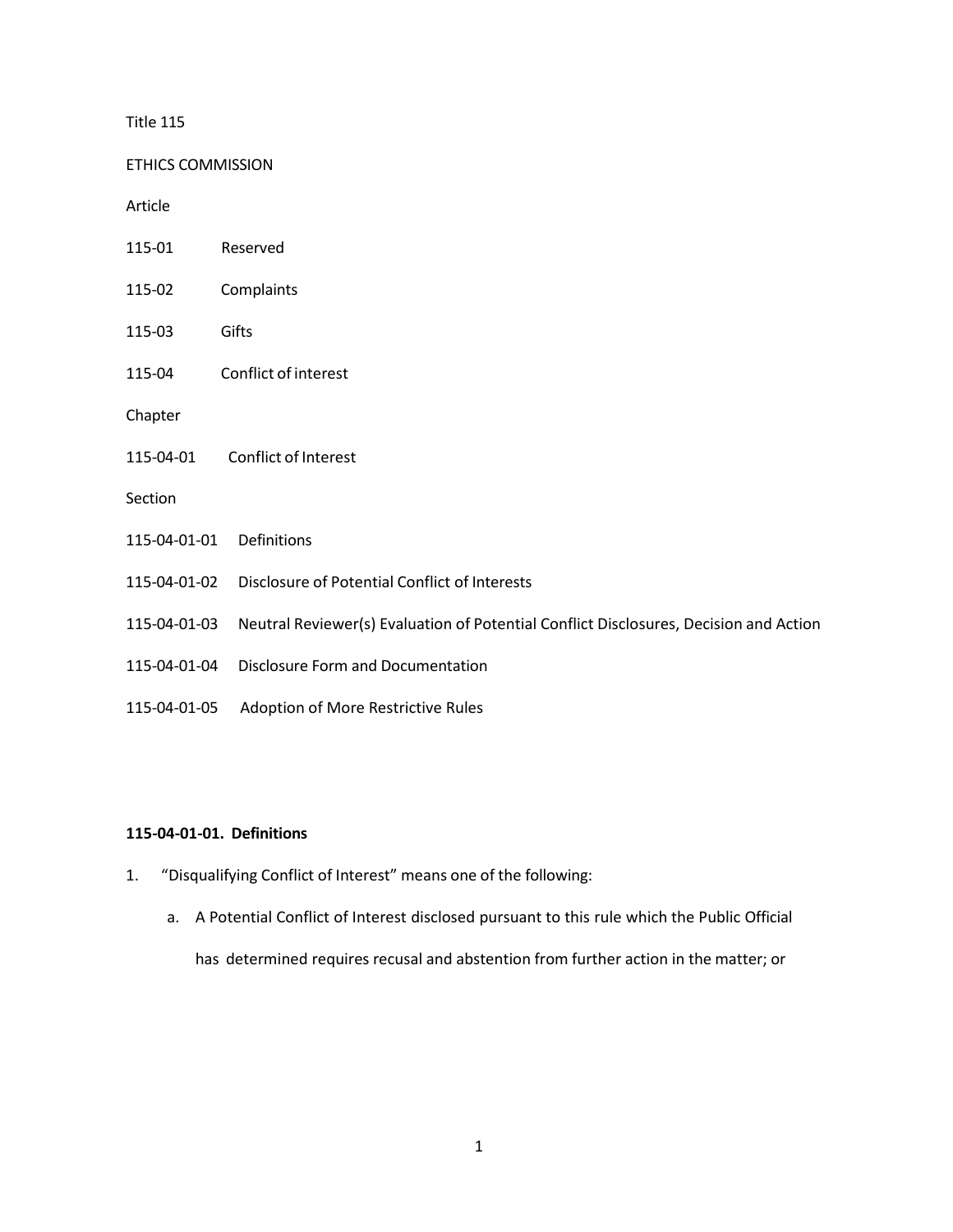- b. A Potential Conflict of Interest disclosed pursuant to this rule which the Neutral Reviewer has determined requires the Public Official to recuse and abstain from further action in the matter.
- 2. "Potential Conflict of Interest" means a Public Official as part of the Public Official's duties must make a decision or take action in a matter in which the Public Official has:
	- a. Received a Gift from one of the parties;
	- b. A Significant Financial Interest in one of the parties or in the outcome of the proceeding; or
	- c. A Relationship in Private Capacity with one of the parties.
- 3. "Gift" means a gift not otherwise permitted under Article XIV of the North Dakota Constitution, N.D.C.C. Chapter 54-66, or N.D.A.C. Chapter 115-03-01.
- 4. "Immediate Family" means a Public Official's parent, sibling, spouse, grandparent, grandchild, stepchild or child by blood or adoption.
- 5. "Neutral Reviewer" means the individual or committee designated by an agency, legislative body, board, commission, or committee to receive disclosures of Potential Conflicts of Interest and determine whether the Potential Conflict of Interest is a Disqualifying Conflict of Interest. In the absence of a rule or policy designating a Neutral Reviewer, the following shall apply:
	- a. If a Public Official with a Potential Conflict of Interest is a member of a legislative body, board, commission or committee, the remaining individuals who are members of the legislative body, board, commission or committee shall be considered as the Neutral Reviewer;
	- b. If a Public Official with a Potential Conflict of Interest is an employee of the legislature, the Public Official's supervisor may be considered as the Neutral Reviewer;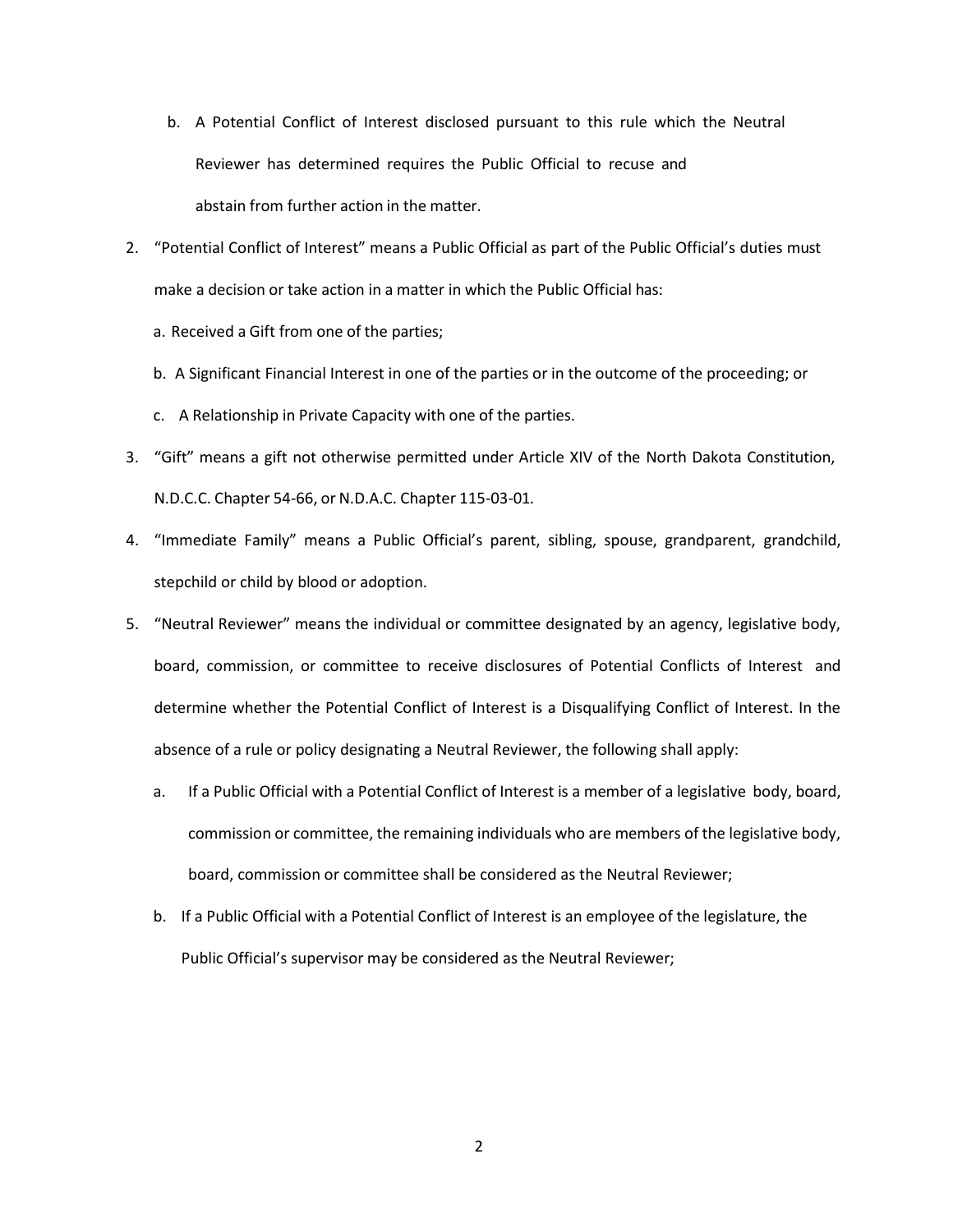- c. If a Public Official with a Potential Conflict of Interest is a member of the Governor's cabinet, the Governor's designated ethics officer shall be considered as the Neutral Reviewer;
- d. If the Public Official with a Potential Conflict of Interest is an appointed Public Official, the appointing official shall be considered as the Neutral Reviewer; or
- e. If none of the above apply, the Public Official shall make the determination but must report the disclosure and decision in the manner set forth in 115-04-01-04 within 7 calendar days.
- 6. "Public Official" means any elected or appointed official of the North Dakota executive or legislative branches, including members of the Ethics Commission, members of the Governor's cabinet and employees of the legislative branch.
- 7. "Relationship in a Private Capacity" means a past or present commitment, interest or relationship of the Public Official in a matter involving the Public Official's immediate family, individual's residing in the Public Official's household, the Public Official's employer, or employer of the Public Official's immediate family, or individuals with whom the Public Official has a substantial and continuous business relationship.
- 8. "Significant Financial Interest" means a direct and substantial in-kind or monetary interest, or its equivalent, not shared by the general public, however, does not include investments in a widely held investment fund, such as mutual funds, exchange-traded funds, participation in a public employee benefits plan, or lawful campaign contributions.

# **115-04-01-02 Disclosure of Potential Conflict of Interests**

1. This section shall only apply if an agency, board, or commission does not have a current conflicts of interest statute or rule.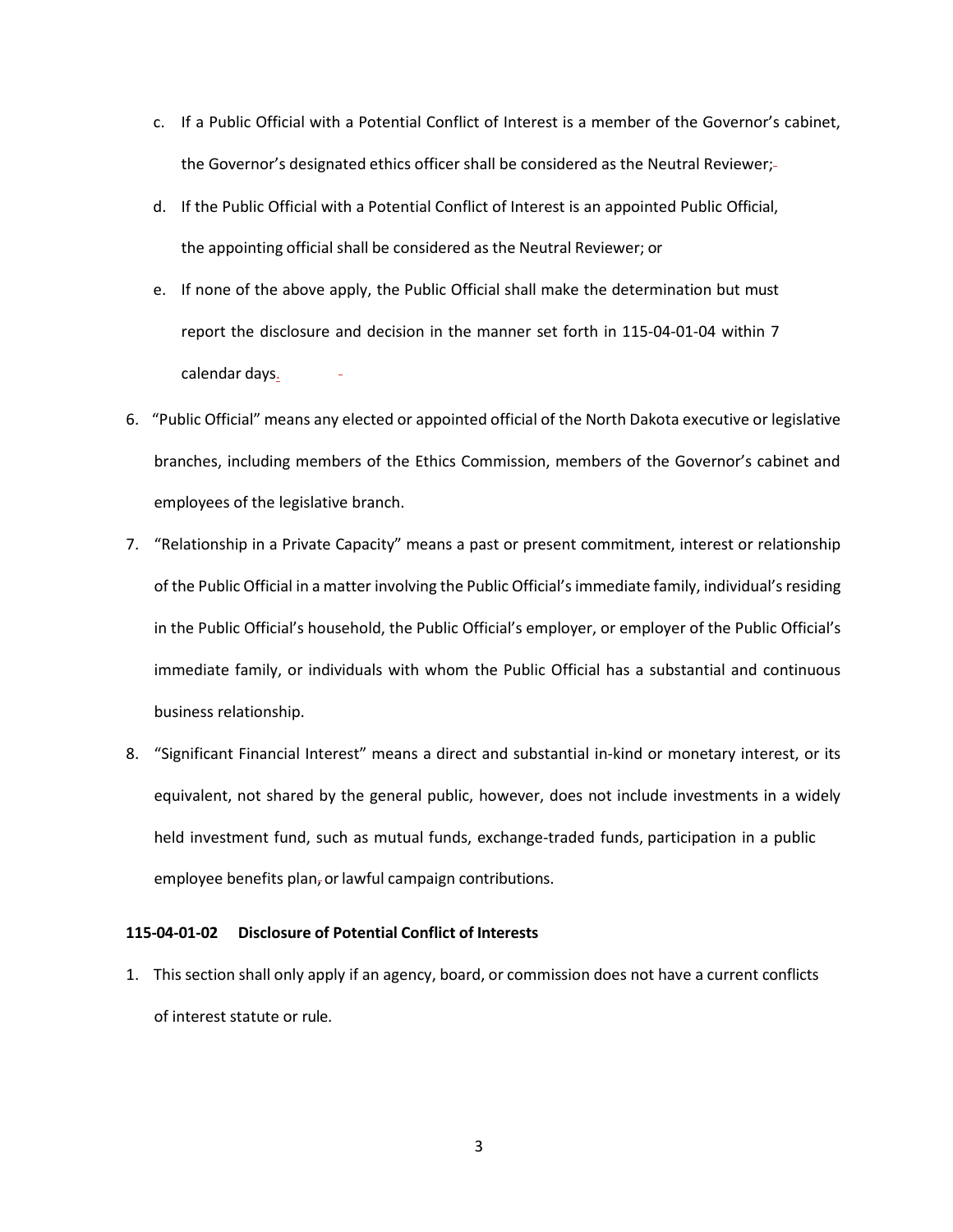- 2. When a matter comes before a Public Official and the Public Official has a known Potential Conflict of Interest, the Public Official must disclose the Potential Conflict of Interest to the appropriate Neutral Reviewer.
- 3. The disclosure of Potential Conflict of Interest must be made prior to the Public Official taking any action or making any decision in the matter and must provide sufficient information concerning the matter and the Public Official's Potential Conflict of Interest. Disclosure shall be on the written form approved by the Ethics Commission as set forth in Section 115-04-01-04.
- 4. The Public Official may elect to recuse themselves from participating in the matter without a determination by the Neutral Reviewer.
- 5. In emergency or other exigent circumstances where time is of the essence, and a Public Official is not permitted or is otherwise unable to abstain from action in connection with the matter, the Public Official must disclose the Potential Conflict of Interest and the action with the Neutral Reviewer in the manner requested by the Neutral Reviewer. The disclosure must occur within 7 calendar days of the Public Official's action in the matter.
- 6. Upon the completion of the required disclosure of a Potential Conflict of Interest, the Public Official may voluntarily recuse himself and abstain from further action in the matter.

#### **115-04-01-03 Neutral Reviewer Assessment of Potential Conflict Disclosures, Decision and Action**

- 1. This section shall only apply if an agency, board, or commission does not have a current conflict of interest statute or rule.
- 2. If a Public Official elects not to recuse himself from the matter, upon receipt of a Public Official's disclosure of a Potential Conflict of Interest, the Neutral Reviewer shall evaluate the disclosure, may request further information from the Public Official regarding the disclosure, and shall determine if the disclosed Potential Conflict of Interest constitutes a Disqualifying Conflict of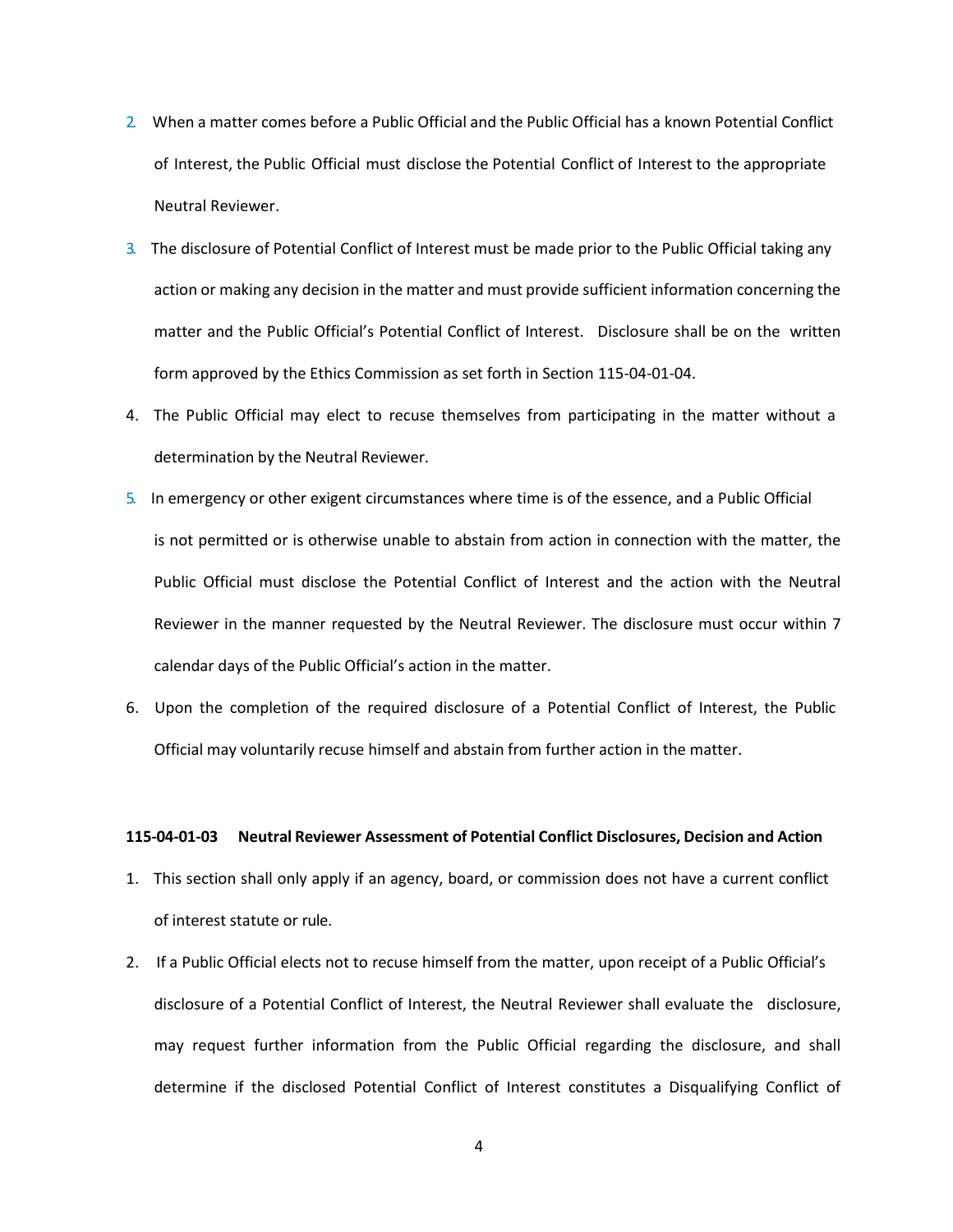Interest.

- 3. Upon completion of the review of the Potential Conflict of Interest, the Neutral Reviewer shall communicate to the Public Official one of the following:
	- a. The Potential Conflict of Interest does not constitute a Disqualifying Conflict of Interest, and the Public Official may participate in the matter; or
	- b. The Potential Conflict of Interest does constitute a Disqualifying Conflict of Interest, and the Public Official shall recuse himself and abstain from participating in the matter.

4. If applicable the Neutral Reviewer shall comply with the requirements of N.D.C.C ch.

44-04 in its consideration and review of the Potential Conflict of Interest. During any discussion of a Potential Conflict of Interest, upon request by the Neutral Reviewer, the Public Official may provide additional information regarding the Potential Conflict of Interest and the matter in question. Where N.D.C.C ch. 44-04 applies, the Public Official may not be asked to leave the discussion of the Potential Conflict of Interest, however, the disclosing Public Official may voluntarily leave the meeting at which the discussion occurs.

- 5. If the Neutral Reviewer is a group of individuals in which the Public Official is a member, the Public Official may not vote on the issue of whether a Potential Conflict of Interest constitutes a Disqualifying Conflict of Interest. The Public Official may not be counted for purposes of determining whether a quorum is present. Any quorum requirement established under statute or rule shall be reduced as though the Public Official were not a member of the group of individuals that constitutes the Neutral Reviewer.
- 6. The following standards shall guide the review and decision of the Neutral Reviewer with respect to any Public Official's Potential Conflict of Interest:
	- a. Appropriate weight and proper deference must be given to the requirement that a Public Official perform the duties of elected or appointed office, including the duty to vote or otherwise act upon a matter, provided the Public Official has properly disclosed the Potential Conflict of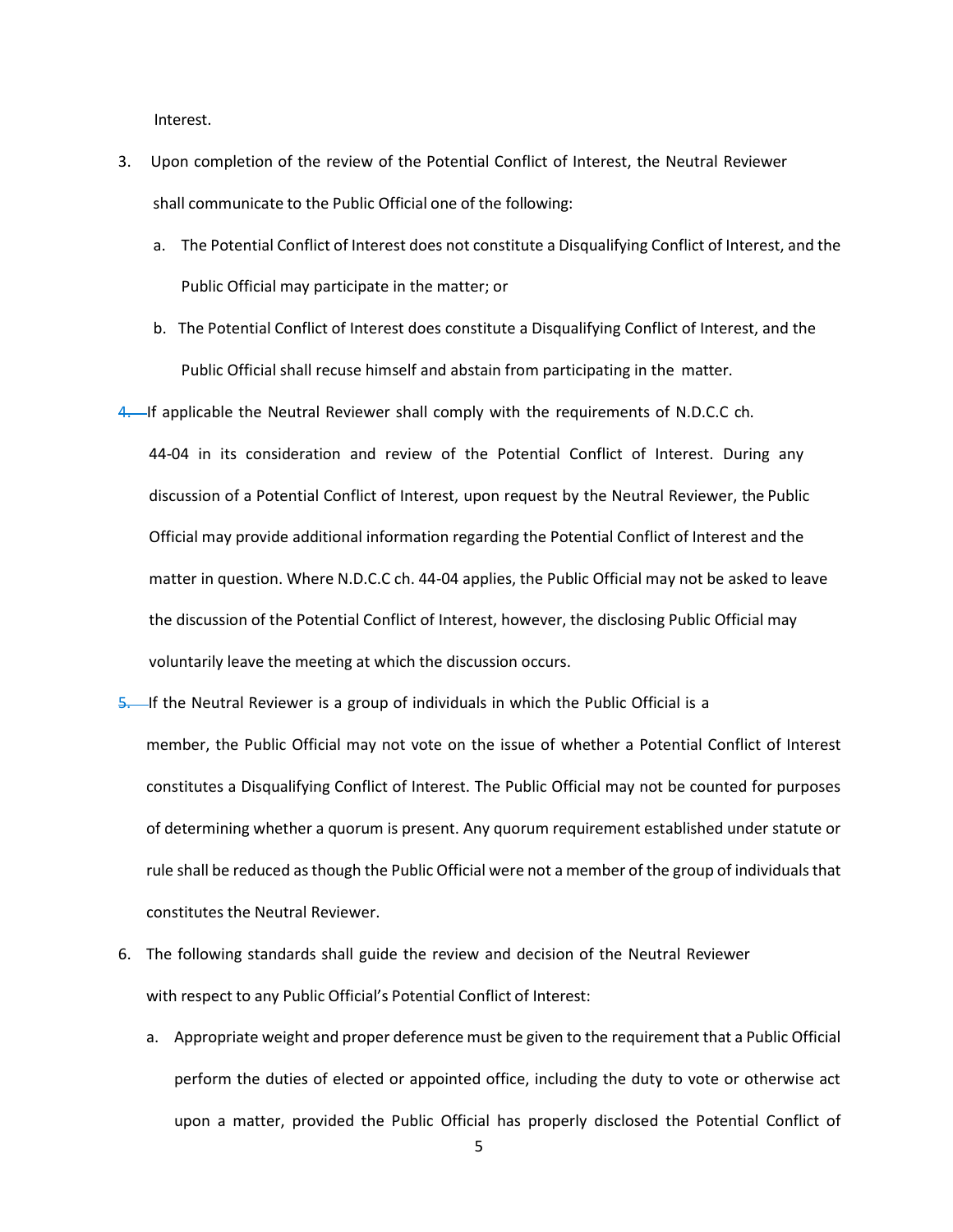Interest as required by this rule.

- b. A decision that requires a Public Official to recuse or abstain from further action or decision in a matter should only occur in cases where the independence of judgement of a reasonable person in the Public Official's situation would be materially affected by the disclosed Potential Conflict of Interest.
- c. The review of a Potential Conflict of Interest and any decision that would require a Public Official to recuse himself or abstain from further involvement in a matter shall consider any applicable North Dakota law which precludes the Public Official from recusal or abstention in the matter.
- d. It is presumed that a Public Official does not have a Disqualifying Conflict of Interest if the Public Official would not derive any personal benefit which is greater than that accruing to any other member of the general public or any general business, profession, occupation, or group affected by the matter.
- e. Any guidance issued by the Ethics Commission, including informal guidance, advisory opinions, rules, standards, and precedent.

### **115-04-01-04 Disclosure Form and Documentation**

- 1. Disclosure required under these rules shall be made using the form approved by the Ethics Commission and available on the Ethics Commission website. The form will allow Public Officials and directors, officers, commissioners, heads, or other executives of agencies to input information and attach relevant documentation.
- 2. The Neutral Reviewer or director, officer, commissioner, head, or other executive shall document the decision regarding any disclosures on the approved form. Upon completion, the Neutral Reviewer or director, officer, commissioner, head, or other executive shall provide a copy of the completed form to the disclosing Public Official, the relevant department, agency, board, body, commission or committee, and to the Ethics Commission.